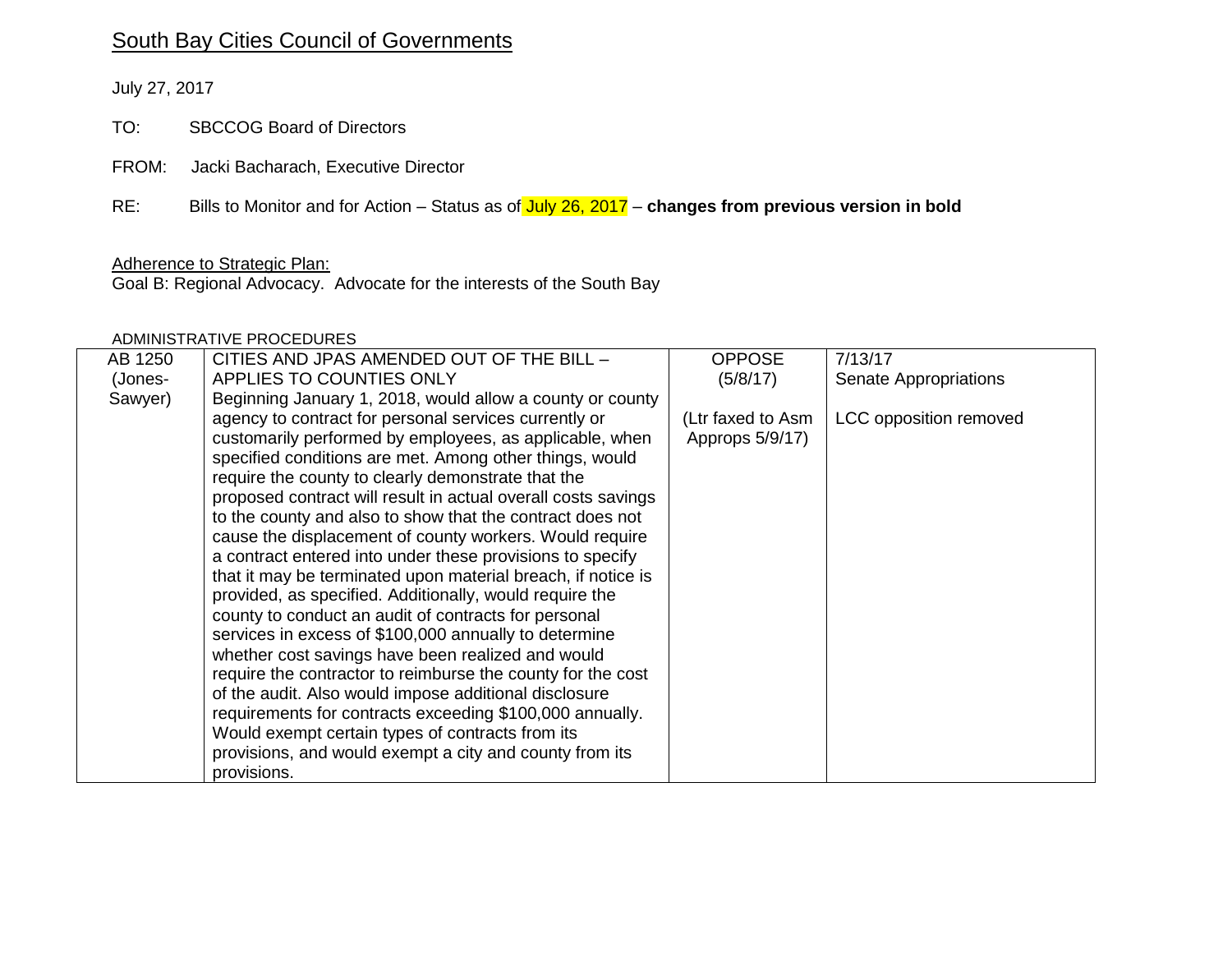| AB 1479       | Public records: custodian of records: civil penalties.            | <b>RECOMMEND</b>  | 7/18/17                      |
|---------------|-------------------------------------------------------------------|-------------------|------------------------------|
| (Bonta)       | <b>AMENDED</b>                                                    | <b>MONITOR,</b>   | Senate Appropriations Comm   |
|               | Until January 1, 2023, would require public agencies to           | <b>REMOVE</b>     |                              |
|               | designate a person or persons, or office or offices to act as     | <b>OPPOSITION</b> | LCC removed opposition       |
|               | the agency's custodian of records who is responsible for          |                   |                              |
|               | responding to any request made pursuant to the California         | <b>OPPOSE</b>     |                              |
|               | Public Records Act and any inquiry from the public about a        | (5/8/17)          |                              |
|               | decision by the agency to deny a request for records.             |                   |                              |
|               | Until January 1, 2023, also would authorize a court that finds    | Ltr faxed to Asm  |                              |
|               | by preponderance of the evidence that an agency,                  | Approps 5/9/17)   |                              |
|               | knowingly and willfully without substantial justification, failed | (Ltr to Senate    |                              |
|               | to respond to a request for records, improperly withheld from     | Judiciary Comm    |                              |
|               | a member of the public, public records that were clearly          | 6/13/17           |                              |
|               | subject to public disclosure, unreasonably delayed                |                   |                              |
|               | providing the contents of a record subject to disclosure in       |                   |                              |
|               | whole or in part, or improperly assessed a fee upon a             |                   |                              |
|               | requester that exceeded the direct cost of duplication, or        |                   |                              |
|               | otherwise did not act in good faith to comply with these          |                   |                              |
|               | provisions, to assess a civil penalty against the agency in       |                   |                              |
|               | an amount not less than \$1,000, nor more than \$5,000. The       |                   |                              |
|               | bill would require the penalty to be awarded to the requester.    |                   |                              |
|               | The bill would prohibit assessment of the penalty if the court    |                   |                              |
|               | determines that the public record was not subject to public       |                   |                              |
|               | disclosure pursuant to the California Public Records Act or       |                   |                              |
|               | decisional law. law, or that the agency reasonably withheld       |                   |                              |
|               | the record based upon an ambiguous or unsettled question          |                   |                              |
|               | of law or a legally recognized privilege.                         |                   |                              |
| <b>SCA 12</b> | Counties: governing Body: county executive. Would,                | <b>MONITOR</b>    | <b>Senate Appropriations</b> |
| (Mendoza)     | commencing January 1, 2022, in a county that is found at          |                   | <b>Committee</b>             |
|               | a decennial United States census, beginning with the 2020         |                   | Hearing Date: 8/21/17        |
|               | United States census, to have a population of more than           |                   |                              |
|               | 5,000,000, require, and deem any applicable law, including        |                   |                              |
|               | a county charter, to require, a governing body consisting of      |                   |                              |
|               | the greater of either 5 members or a sufficient number of         |                   |                              |
|               | members so as to ensure that each member represents a             |                   |                              |
|               | district containing a population equivalent to no more than       |                   |                              |
|               | 2 districts in the United States House of Representatives.        |                   |                              |
|               | The measure would require that the members of the                 |                   |                              |
|               | governing body serve for a term of 4 years and limit              |                   |                              |
|               | election to the governing body to no more than 3 terms.           |                   |                              |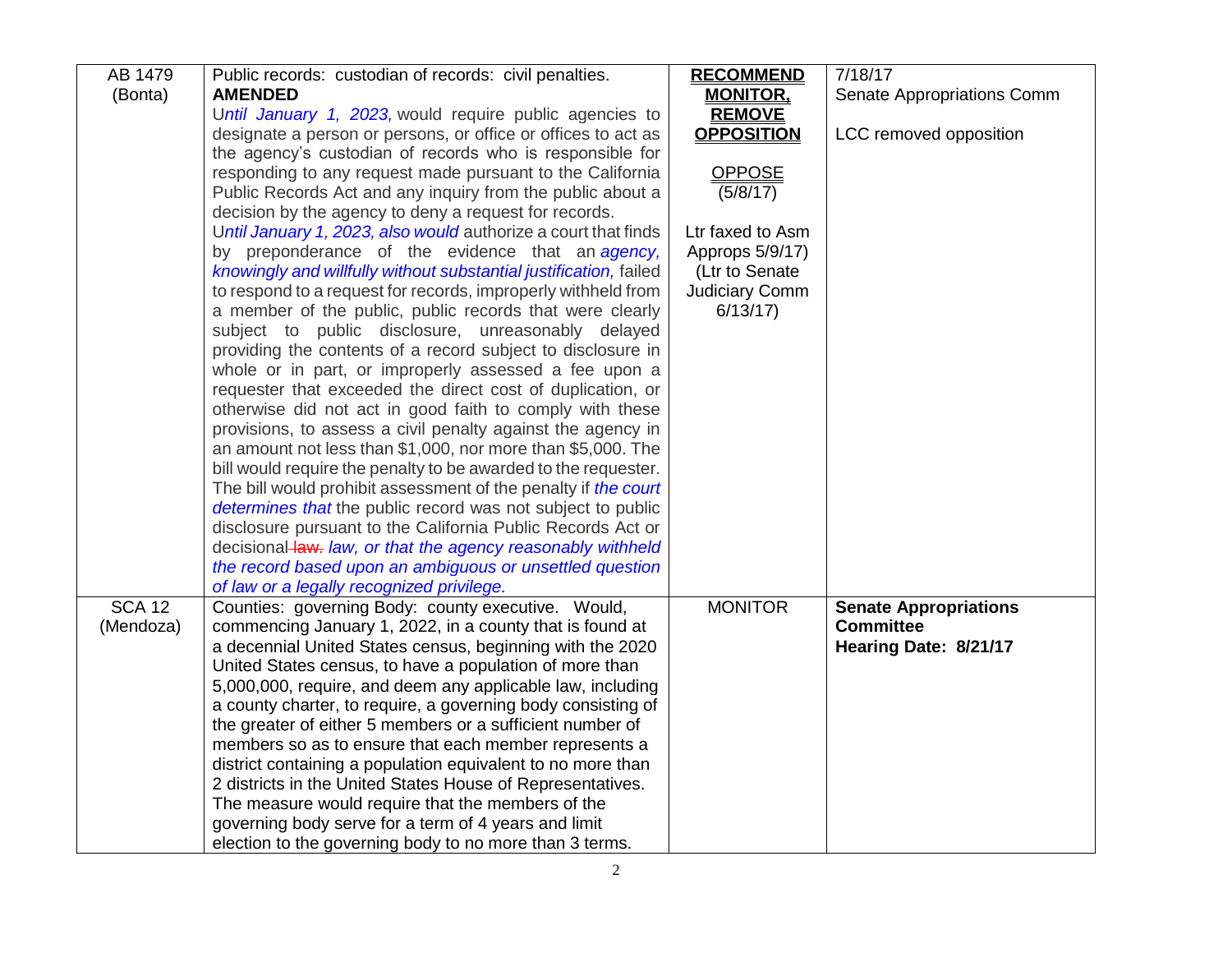| Would also provide that, in such a county, the<br>expenditures for the governing body and its staff may not           |  |
|-----------------------------------------------------------------------------------------------------------------------|--|
| exceed, for any subsequent fiscal year after the release of<br>the census finding that the county has a population of |  |
| more than 5,000,000, the amount that was allocated for                                                                |  |
| the expenses of the governing body and its staff in the<br>county's adopted budget for the fiscal year in which that  |  |
| same census was conducted, unless adjusted as provided.                                                               |  |

# ENVIRONMENT

| AB 79          | Electrical generation: hourly greenhouse gas emissions:     | <b>MONITOR</b>    | 7/17/17                        |
|----------------|-------------------------------------------------------------|-------------------|--------------------------------|
| (Levine)       | electricity from unspecified sources. Requires the Air      |                   | Senate Appropriations          |
|                | Resources Board (ARB) to adopt a methodology to             |                   | <b>Committee Suspense File</b> |
|                | calculate hourly greenhouse gas (GHG) emissions from        |                   |                                |
|                | unspecified sources of electricity. Requires the Public     |                   |                                |
|                | Utilities Commission (PUC) and California Energy            |                   |                                |
|                | Commission (CEC) to incorporate the methodology into        |                   |                                |
|                | programs addressing disclosure of GHG emissions and         |                   |                                |
|                | procurement of electricity. AMENDMENT: Would                |                   |                                |
|                | authorize the state board to not update its methodology for |                   |                                |
|                | the calculation of emissions of greenhouse gases            |                   |                                |
|                | associated with electricity from unspecified sources if it  |                   |                                |
|                | determines that updating the methodology is infeasible or   |                   |                                |
|                | is not appropriate because the administrative burden is     |                   |                                |
|                | excessive and differentiating is unlikely to materially     |                   |                                |
|                | improve the accuracy of the calculations needed for the     |                   |                                |
|                | state programs designed to regulate emissions of            |                   |                                |
|                | greenhouse gases.                                           |                   |                                |
| AB 1274        | Smog check: exemption. Would, except as provided,           | <b>SUPPORT</b>    | 7/13/17                        |
| (O'Donnell)    | exempt motor vehicles that are 8 or less model-years old    | (5/25/17)         | Senate Appropriations          |
|                | from being inspected biennially upon renewal of             | (Ltr faxed to Asm | Committee                      |
|                | registration. Would assess an annual smog abatement fee     | Approp 5/30/17)   |                                |
|                | of \$24 on motor vehicles that are 7 or 8 model-years old.  |                   |                                |
|                | Would require the fee be deposited into the Air Pollution   |                   | Per Wayne Nastri, AQMD         |
|                | Control Fund and be available for expenditure, upon         |                   |                                |
|                | appropriation by the Legislature, to fund the Carl Moyer    |                   |                                |
|                | Memorial Air Quality Standards Attainment Program.          |                   |                                |
| AB 1572        | Integrated waste management plans: source                   | <b>SUPPORT</b>    | 7/18/17                        |
| (Aquiar-Curry) | reduction and recycling element: review schedule.           | (6/22/17)         | Enrolled and sent to Governor  |
|                |                                                             |                   |                                |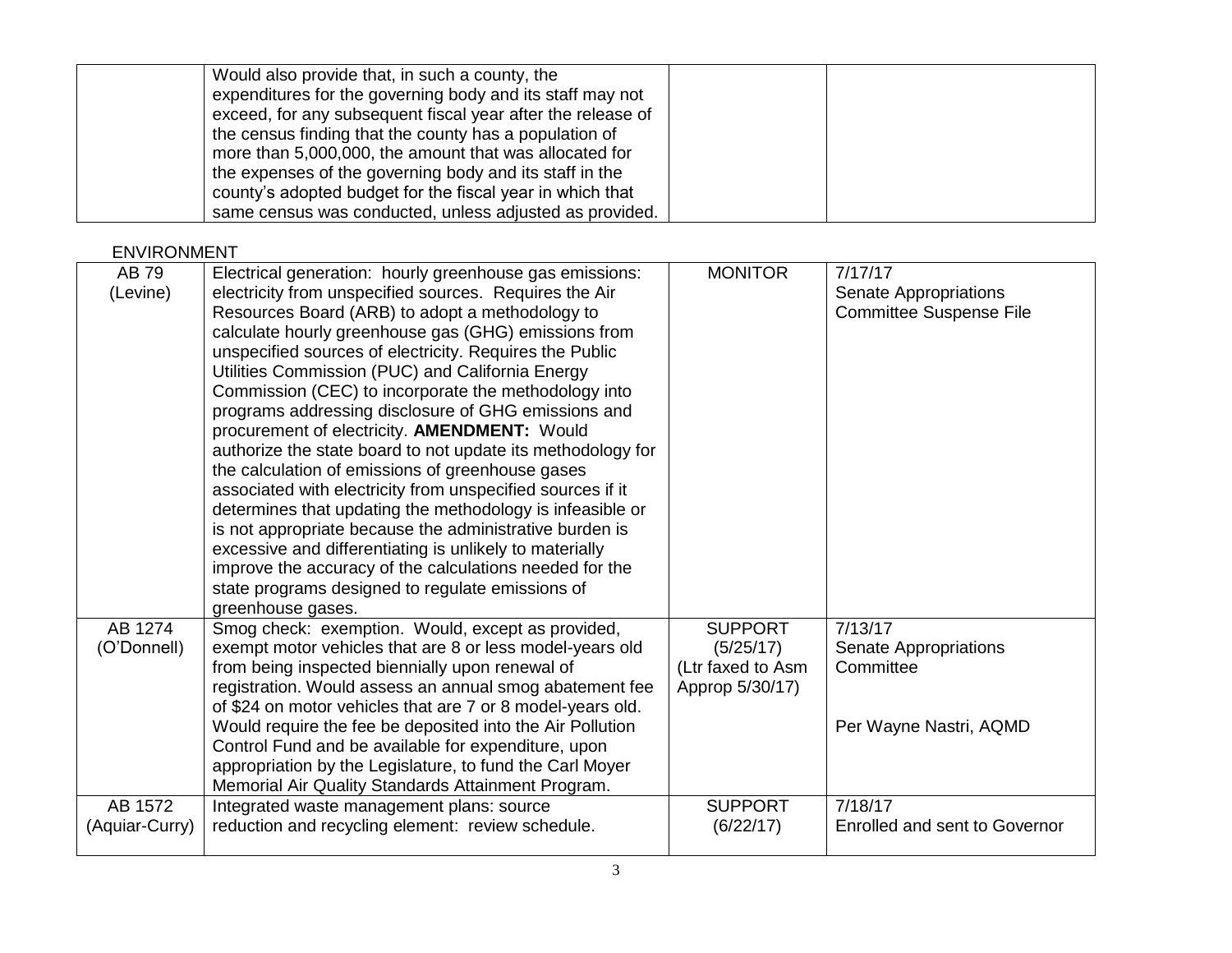|                                          | Would extend the sunset date from January 1, 2018 to<br>January 1, 2022 for the State Department of Resources<br>Recycling and Recovery (CalRecycle) ability to review<br>local jurisdictions' recycling compliance plans every four                                                                                                                                                                                                                                                                                                                                                                                                                                                                                                                          | (Ltr faxed to Sen.<br>Approp 6/27/17) |                                                                 |
|------------------------------------------|---------------------------------------------------------------------------------------------------------------------------------------------------------------------------------------------------------------------------------------------------------------------------------------------------------------------------------------------------------------------------------------------------------------------------------------------------------------------------------------------------------------------------------------------------------------------------------------------------------------------------------------------------------------------------------------------------------------------------------------------------------------|---------------------------------------|-----------------------------------------------------------------|
|                                          | years instead of every two years for those jurisdictions<br>consistently meeting the State's requirements.                                                                                                                                                                                                                                                                                                                                                                                                                                                                                                                                                                                                                                                    |                                       |                                                                 |
| AB 1646,<br>1647, & 1649<br>(Muratsuchi) | <b>Relating to Refineries:</b><br>1646 - Hazardous materials: risk management plans:<br>petroleum refineries - requires the risk management plan<br>of a petroleum refinery to be posted on the web at various<br>places specified. Provides for a system of automatic<br>notification for residents within a 5 mile radius, an audible<br>alarm system covering a10 mile radius and an emergency<br>alert system for specified locations (ex. schools, hospitals)                                                                                                                                                                                                                                                                                            | <b>MONITOR</b>                        | 1646<br>6/21/17<br><b>Senate Appropriations</b><br>Committee    |
|                                          | 1647 - Petroleum refineries: air monitoring systems -<br>requires the owner or operator of a petroleum refinery to<br>install a community air monitoring system on or before<br>January 1, 2020 and to install a fence-line monitoring<br>system on or before January 1, 1919.                                                                                                                                                                                                                                                                                                                                                                                                                                                                                |                                       | 1647<br>7/20/17<br>Senate Third Reading<br>1649<br>7/10/17      |
|                                          | 1649 - Interagency Task Force on Refinery Safety -<br>creates task force.                                                                                                                                                                                                                                                                                                                                                                                                                                                                                                                                                                                                                                                                                     |                                       | Senate Appropriations<br><b>Committee Suspense File</b>         |
| <b>SB 231</b><br>(Hertzberg)             | Local government: fees and charges.<br>Articles XIIIC and XIIID of the California Constitution<br>generally require that assessments, fees, and charges be<br>submitted to property owners for approval or rejection after<br>the provision of written notice and the holding of a public<br>hearing. Existing law, the Proposition 218 Omnibus<br>Implementation Act, prescribes specific procedures and<br>parameters for local jurisdictions to comply with Articles<br>XIIIC and XIIID of the California Constitution and defines<br>terms for these purposes. This bill would define the term<br>"sewer" for these purposes. The bill would also make<br>findings and declarations relating to the definition of the<br>term "sewer" for these purposes. | <b>MONITOR</b>                        | 7/20/17<br><b>Assembly Third Reading</b><br><b>LCC</b> supports |
| <b>SB 242</b><br>(Skinner)               | Property Assessed Clean Energy Program: Program<br>Administrator. Enacts consumer protections to PACE<br>loans. Requires a program administrator that administers a<br>PACE program on behalf of a public agency to comply with                                                                                                                                                                                                                                                                                                                                                                                                                                                                                                                               | <b>SUPPORT</b><br>(5/25/17)           | 7/20/17<br><b>Assembly Third Reading</b><br><b>LCC Supports</b> |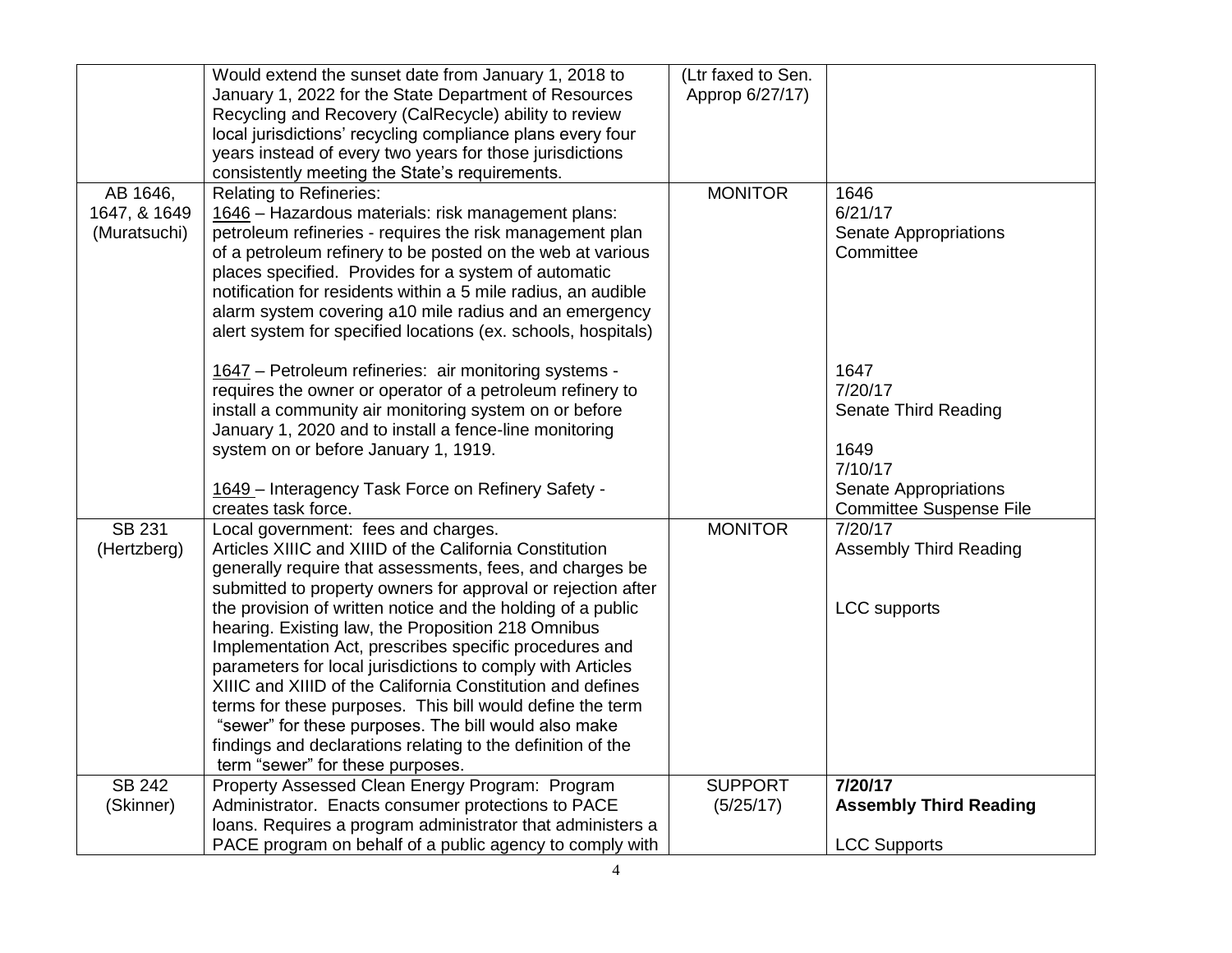|               | certain requirements when approving an assessment<br>contract for the installation of an eligible measure, as well | Ltr faxed to Asm<br><b>Local Government</b> |                                             |
|---------------|--------------------------------------------------------------------------------------------------------------------|---------------------------------------------|---------------------------------------------|
|               | as the administration of that contract, including requiring                                                        | 6/27/17                                     |                                             |
|               | the contract to comply with specified criteria and                                                                 |                                             |                                             |
|               | requirements. Requires a program administrator to obtain                                                           |                                             |                                             |
|               | a sworn declaration of income containing specified                                                                 |                                             |                                             |
|               | financial information from each property owner, and would                                                          |                                             |                                             |
|               | provide that a declarant who willfully states as true a                                                            |                                             |                                             |
|               | material fact on that declaration that he or she knows to be                                                       |                                             |                                             |
|               | false be subject to a civil penalty of a specified amount.                                                         |                                             |                                             |
|               | Requires a program administrator to underwrite an                                                                  |                                             |                                             |
|               | assessment contract, and would prohibit a program                                                                  |                                             |                                             |
|               | administrator from approving an assessment contract if it                                                          |                                             |                                             |
|               | determines that the property owner is unlikely to be able to<br>make payments on that contract. Requires a program |                                             |                                             |
|               | administrator, before a PACE assessment is                                                                         |                                             |                                             |
|               | consummated and in addition to other disclosures, to                                                               |                                             |                                             |
|               | provide an oral confirmation of the key terms of an                                                                |                                             |                                             |
|               | assessment contract with the property owner or an                                                                  |                                             |                                             |
|               | authorized representative of the property owner. Requires                                                          |                                             |                                             |
|               | a program administrator for each PACE Program that it                                                              |                                             |                                             |
|               | administers to establish and make publicly available an                                                            |                                             |                                             |
|               | eligible measure list that has been approved by the                                                                |                                             |                                             |
|               | sponsoring public agency, and would prohibit the program                                                           |                                             |                                             |
|               | administrator from approving PACE assessments for a                                                                |                                             |                                             |
|               | measure that is not included on that list, unless the                                                              |                                             |                                             |
|               | program administrator establishes a custom measure in                                                              |                                             |                                             |
|               | accordance with specified requirements.                                                                            |                                             |                                             |
| <b>SB 618</b> | Load-serving entities: integrated resource plans: This bill                                                        | <b>MONITOR</b>                              | 7/18/17                                     |
| (Bradford)    | would require that the integrated resource plan filed by a                                                         | (5/25/17)                                   | <b>Assembly Appropriations</b><br>Committee |
|               | load-serving entity be reviewed and approved by the<br>commission. The bill would require that the plans of all    | (Ltr to author<br>removing                  |                                             |
|               | load-serving entities contribute to a diverse and balanced                                                         | opposition                                  | NOTE: Could restrict CCA power              |
|               | portfolio of resources needed to ensure a reliable                                                                 | 6/14/17                                     | purchases                                   |
|               | electricity supply that provides optimal integration of                                                            |                                             |                                             |
|               | renewable energy in a cost-effective manner and meets                                                              | Ltr sent to Sen                             | LCC removed opposition on 5/19              |
|               | the specified emissions limits for greenhouse gases in                                                             | Approps 5/12/17)                            | after amendments. LCC is now                |
|               | proportion to each load-serving entity's load share so that                                                        |                                             | neutral.                                    |
|               | there is no cost shifting among load-serving entities.                                                             |                                             |                                             |
|               |                                                                                                                    |                                             |                                             |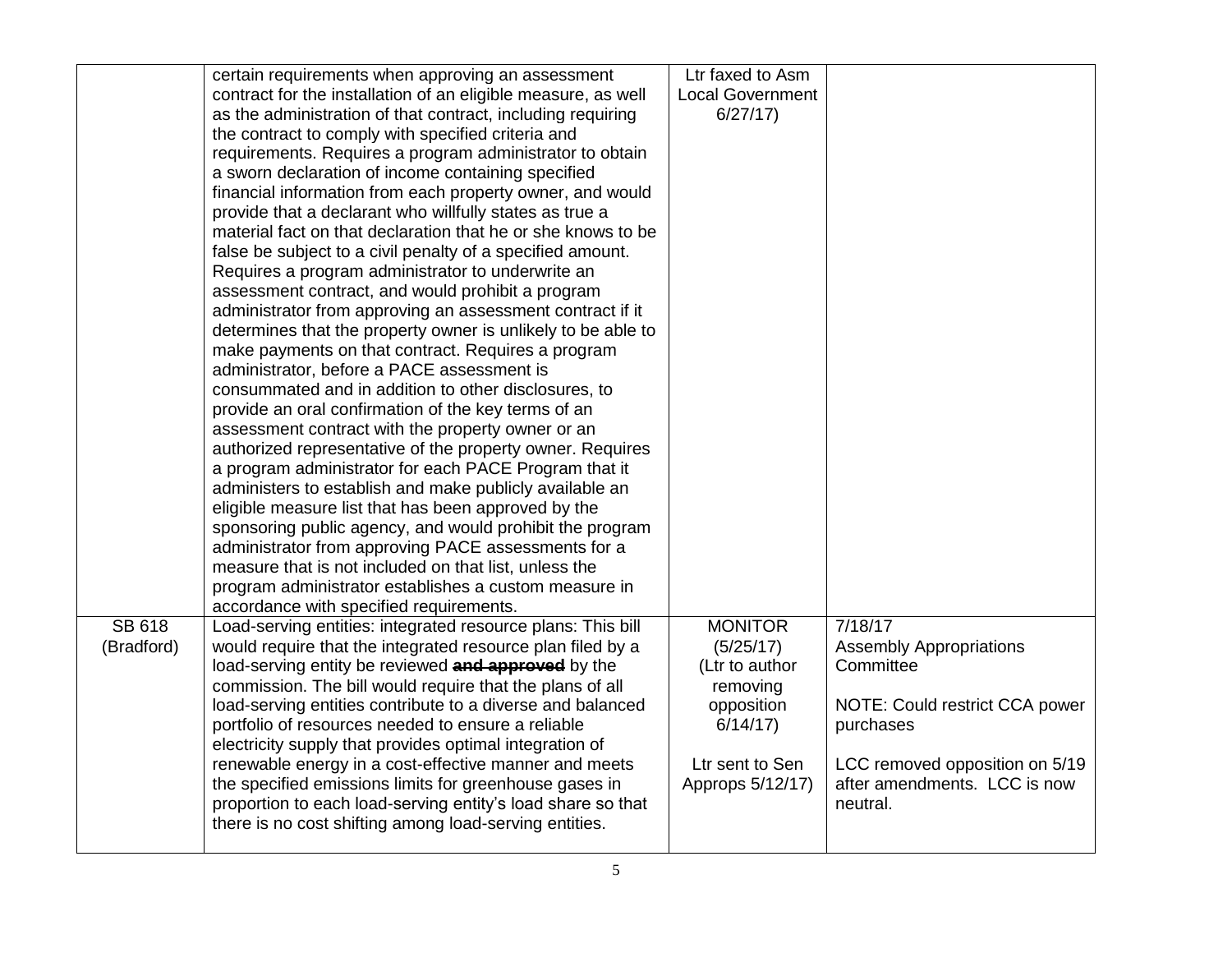| SB 649         | Wireless telecommunications facilities: Establishes a                                                          | <b>OPPOSE</b>     | 7/18/17                        |
|----------------|----------------------------------------------------------------------------------------------------------------|-------------------|--------------------------------|
| (Hueso)        | statewide framework for streamlining the permitting siting                                                     | (5/25/17)         | <b>Assembly Appropriations</b> |
|                | process of small cell wireless facilities that meet specified                                                  |                   | Committee                      |
|                | requirements. Would provide that a small cell is a permitted                                                   | (Ltr faxed to Asm |                                |
|                | use, subject only to a specified permitting process adopted                                                    | Comm and          | LCC opposes                    |
|                | by a city or county, if the small cell meets specified                                                         | Conveyance        |                                |
|                | requirements. Would authorize a city or county to require an                                                   | 7/3/17            |                                |
|                | encroachment permit or a building permit, and any                                                              |                   |                                |
|                | additional ministerial permits, for a small cell, as specified.                                                |                   |                                |
|                | Would authorize a city or county to charge 3 types of fees:                                                    |                   |                                |
|                | an annual charge for each small cell attached to city or                                                       |                   |                                |
|                | county vertical infrastructure, an annual attachment rate, or                                                  |                   |                                |
|                | a one-time reimbursement fee. Would require the city or                                                        |                   |                                |
|                | county to comply with notice and hearing requirements                                                          |                   |                                |
|                | before imposing the annual attachment rate. Would require                                                      |                   |                                |
|                | an action or proceeding to challenge a fee imposed under                                                       |                   |                                |
|                | the provisions of this bill to be commenced within 120 days                                                    |                   |                                |
|                | of the effective date of the ordinance or resolution. Would                                                    |                   |                                |
|                | define the term "small cell" for these purposes.<br>Would prohibit a city or county from adopting or enforcing |                   |                                |
|                | any regulation on the placement or operation of a                                                              |                   |                                |
|                | communications facility in the rights-of-way by a provider                                                     |                   |                                |
|                | that is authorized by state law to operate in the rights-of-way                                                |                   |                                |
|                | or from regulating that service or imposing any tax, fee, or                                                   |                   |                                |
|                | charge, except as provided in specified provisions of law or                                                   |                   |                                |
|                | as specifically required by law.                                                                               |                   |                                |
| <b>HR 1958</b> | PACE Act of 2017 – Protecting Americans from Credit                                                            | <b>MONITOR</b>    | House Comm. on Financial       |
| (Sherman)      | Entanglements Act of 2017. - Summary pending                                                                   |                   | <b>Services</b>                |
| &              |                                                                                                                |                   |                                |
| S. 838         |                                                                                                                |                   | @ request of S.B. Board of     |
| (Cotton)       |                                                                                                                |                   | <b>Realtors</b>                |
|                |                                                                                                                |                   |                                |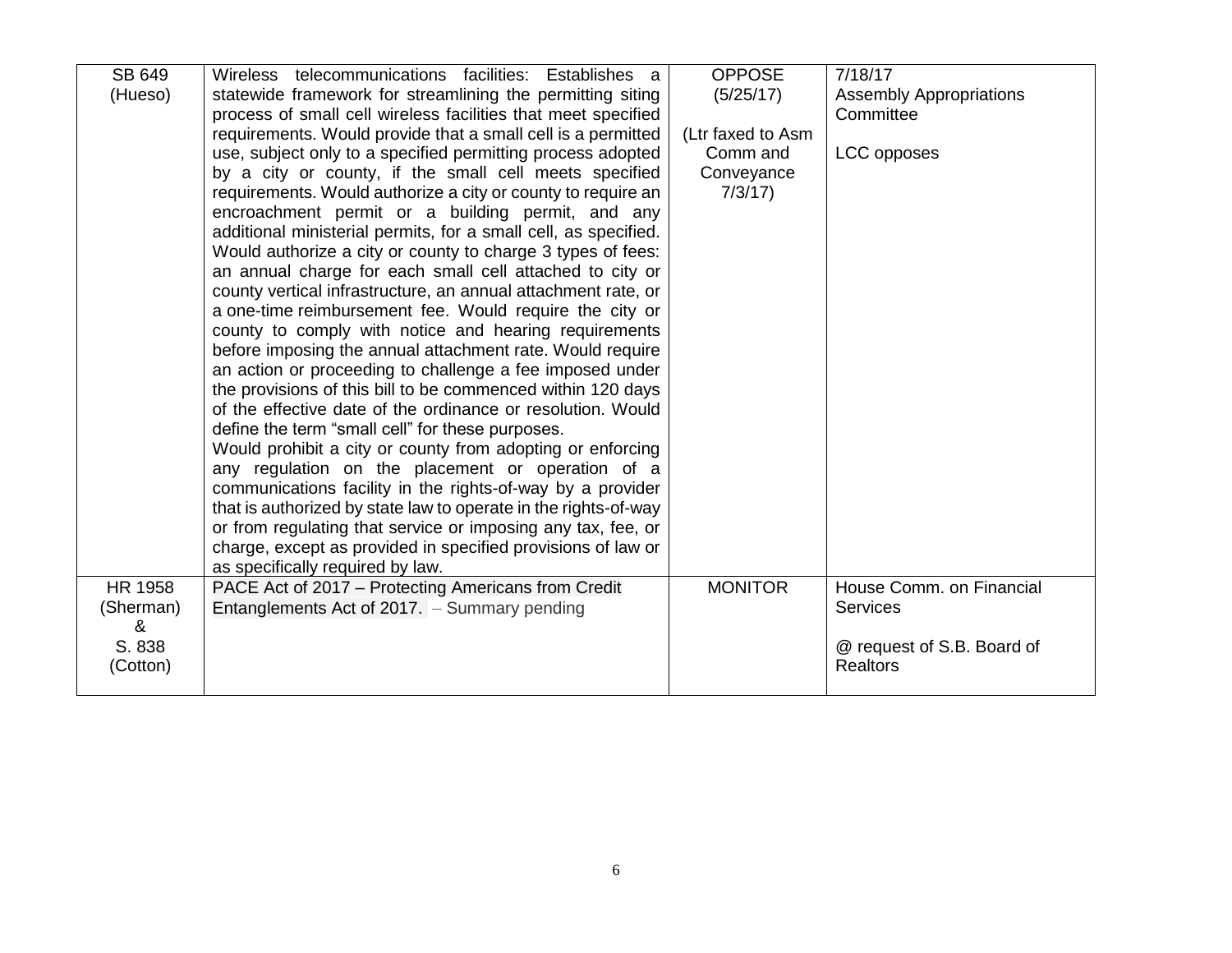| <b>AQMD Rule</b><br>1410 | Hydrogen Fluoride Storage and Use at Petroleum<br>Refineries. This rule is intended to minimize the possibility<br>of harm to the public due to an accidental release of<br>hydrogen fluoride. | <b>MONITOR</b> | PR1410 Working Group began<br>meetings 4/19/17.<br>Governing Board consideration<br>of PR 1410 expected 12/17. |
|--------------------------|------------------------------------------------------------------------------------------------------------------------------------------------------------------------------------------------|----------------|----------------------------------------------------------------------------------------------------------------|
|                          | <b>Presentation to Working Group:</b><br>http://www.aqmd.gov/docs/default-source/rule-<br>book/Proposed-Rules/1410/mtg1-final.pdf?sfvrsn=6                                                     |                |                                                                                                                |

HOUSING

| <b>AB71</b><br>(Chiu)       | Income taxes: credits: low-income housing: farmworker<br>housing. Eliminates the mortgage interest deduction on<br>second homes, increases the state Low-Income Housing                                                                                                                                                                                                                                                                                                                                                                                                                                                                                                                                                                                                                                                                                        | <b>MONITOR</b> | 7/10/17<br><b>Assembly Third Reading</b>   |
|-----------------------------|----------------------------------------------------------------------------------------------------------------------------------------------------------------------------------------------------------------------------------------------------------------------------------------------------------------------------------------------------------------------------------------------------------------------------------------------------------------------------------------------------------------------------------------------------------------------------------------------------------------------------------------------------------------------------------------------------------------------------------------------------------------------------------------------------------------------------------------------------------------|----------------|--------------------------------------------|
|                             | Tax Credit (LIHTC) Program by \$300 million. Beginning in<br>2018, increases the amount of low-income housing tax<br>credits set-aside for farmworker housing from \$500,000 to<br>\$25 million. Provides that any low-income housing tax<br>credits set-aside for farmworker housing developments<br>that go unused of the \$25 million will be available for<br>qualified nonfarmworker housing projects. and makes                                                                                                                                                                                                                                                                                                                                                                                                                                          |                | From CALCOG                                |
|                             | other changes to the LIHTC. Urgency Bill.                                                                                                                                                                                                                                                                                                                                                                                                                                                                                                                                                                                                                                                                                                                                                                                                                      |                |                                            |
| SB <sub>2</sub><br>(Wiener) | Building Homes and Jobs Act. Would make legislative<br>findings and declarations relating to the need for<br>establishing permanent, ongoing sources of funding<br>dedicated to affordable housing development. Would                                                                                                                                                                                                                                                                                                                                                                                                                                                                                                                                                                                                                                          | <b>MONITOR</b> | 7/12/17<br><b>Assembly Rules Committee</b> |
|                             | impose a fee, except as provided, of \$75 to be paid at the<br>time of the recording of every real estate instrument,<br>paper, or notice required or permitted by law to be<br>recorded, per each single transaction per single parcel of<br>real property, not to exceed \$225. By imposing new duties<br>on counties with respect to the imposition of the recording<br>fee, the bill would create a state-mandated local program.<br>Would require that a county recorder quarterly send<br>revenues from this fee, after deduction of any actual and<br>necessary administrative costs incurred by the county<br>recorder, to the Controller for deposit in the Building<br>Homes and Jobs Fund, which the bill would create within<br>the State Treasury. Would, upon appropriation by the<br>Legislature, require that 20% of the moneys in the fund be |                | <b>LCC</b> supports                        |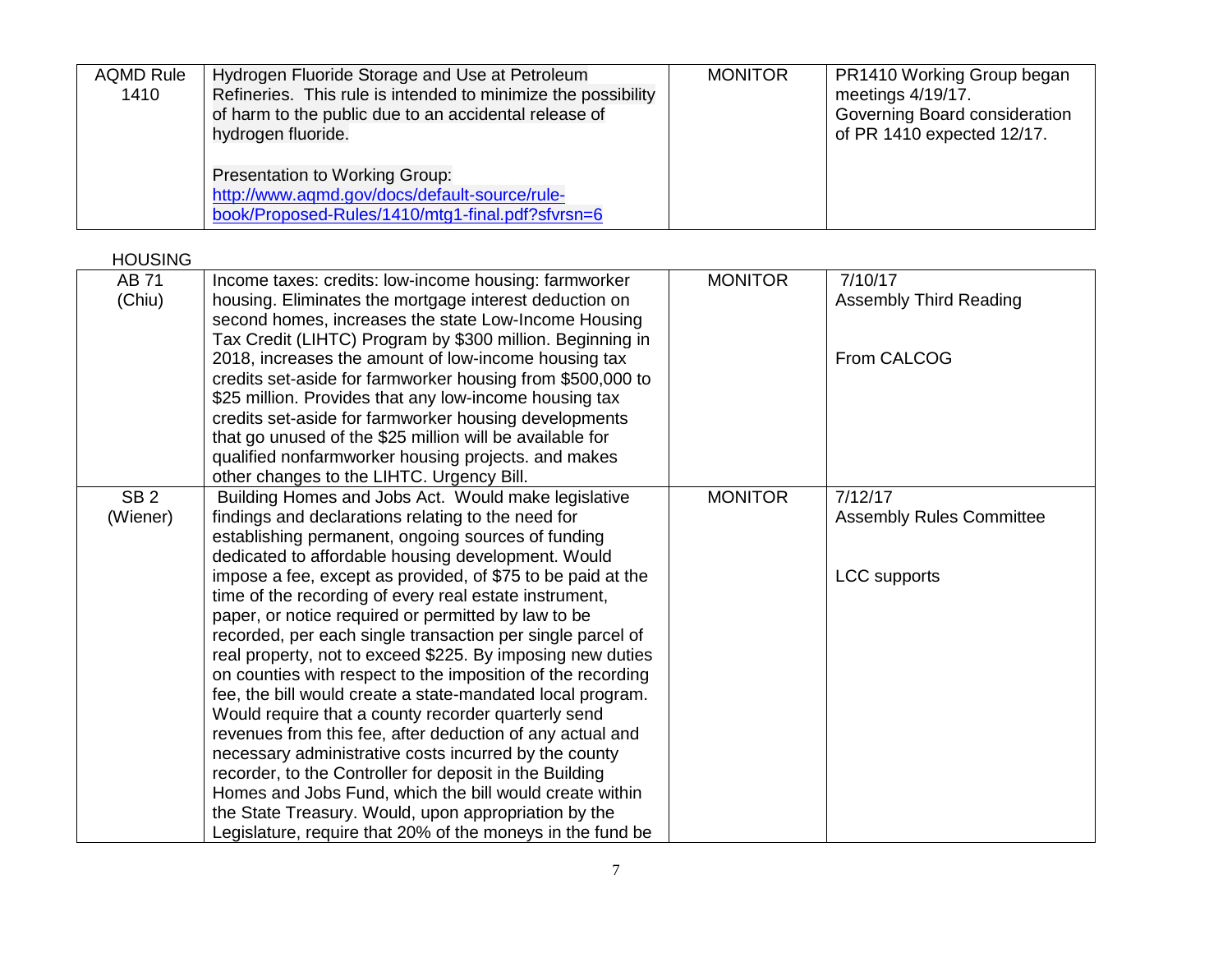|                            | expended for affordable owner-occupied workforce<br>housing and 10% of the moneys for housing purposes<br>related to agricultural workers and their families, and would<br>authorize the remainder of the moneys in the fund to be<br>expended to support affordable housing, home ownership<br>opportunities, and other housing-related programs, as<br>specified. Would impose certain auditing and reporting<br>requirements and would establish the Building Homes and<br>Jobs Trust Fund Governing Board that would, among other<br>things, review and approve recommendations made by the<br>Department of Housing and Community Development for<br>the distribution of moneys from the fund. |                                                                  |                                                                   |
|----------------------------|-----------------------------------------------------------------------------------------------------------------------------------------------------------------------------------------------------------------------------------------------------------------------------------------------------------------------------------------------------------------------------------------------------------------------------------------------------------------------------------------------------------------------------------------------------------------------------------------------------------------------------------------------------------------------------------------------------|------------------------------------------------------------------|-------------------------------------------------------------------|
| SB <sub>3</sub><br>(Beall) | Affordable Housing Bond Act of 2018. Would enact the<br>Affordable Housing Bond Act of 2018, which, if adopted,<br>would authorize the issuance of bonds in the amount of<br>\$3,000,000,000 pursuant to the State General Obligation<br>Bond Law. Proceeds from the sale of these bonds would<br>be used to finance various existing housing programs, as<br>well as infill infrastructure financing and affordable housing<br>matching grant programs, as provided.                                                                                                                                                                                                                               | <b>MONITOR</b>                                                   | 7/12/17<br><b>Assembly Rules Committee</b><br><b>LCC Supports</b> |
| <b>SB 35</b><br>(Wiener)   | Planning and zoning: affordable housing: streamlined<br>approval process. Requires the planning agency to include<br>in its annual report specified information regarding units of<br>housing, including rental housing & housing designated for<br>homeownership, that have secured all approvals from the<br>local government and special districts needed to qualify for<br>a building permit. Would also require the Department of<br>Housing and Community Development to post an annual<br>report submitted pursuant to the requirement described<br>above on its Internet Web site, as provided.                                                                                             | <b>OPPOSE</b><br>(5/8/17)<br>Ltr sent to Sen<br>Approps 5/12/17) | 7/14/17<br><b>Assembly Rules Committee</b><br>LCC opposes         |

PUBLIC SAFETY

| <b>SB 10</b> | Bail: pretrial release. Would declare the intent of the     | <b>MONITOR</b> | 7/11/17                        |
|--------------|-------------------------------------------------------------|----------------|--------------------------------|
| (Hertzberg)  | Legislature to enact legislation that would safely reduce   |                | <b>Assembly Appropriations</b> |
|              | the number of people detained pretrial, while addressing    |                | Committee                      |
|              | racial and economic disparities in the pretrial system, and |                |                                |
|              | to ensure that people are not held in pretrial detention    |                |                                |
|              | simply because of their inability to afford money bail.     |                |                                |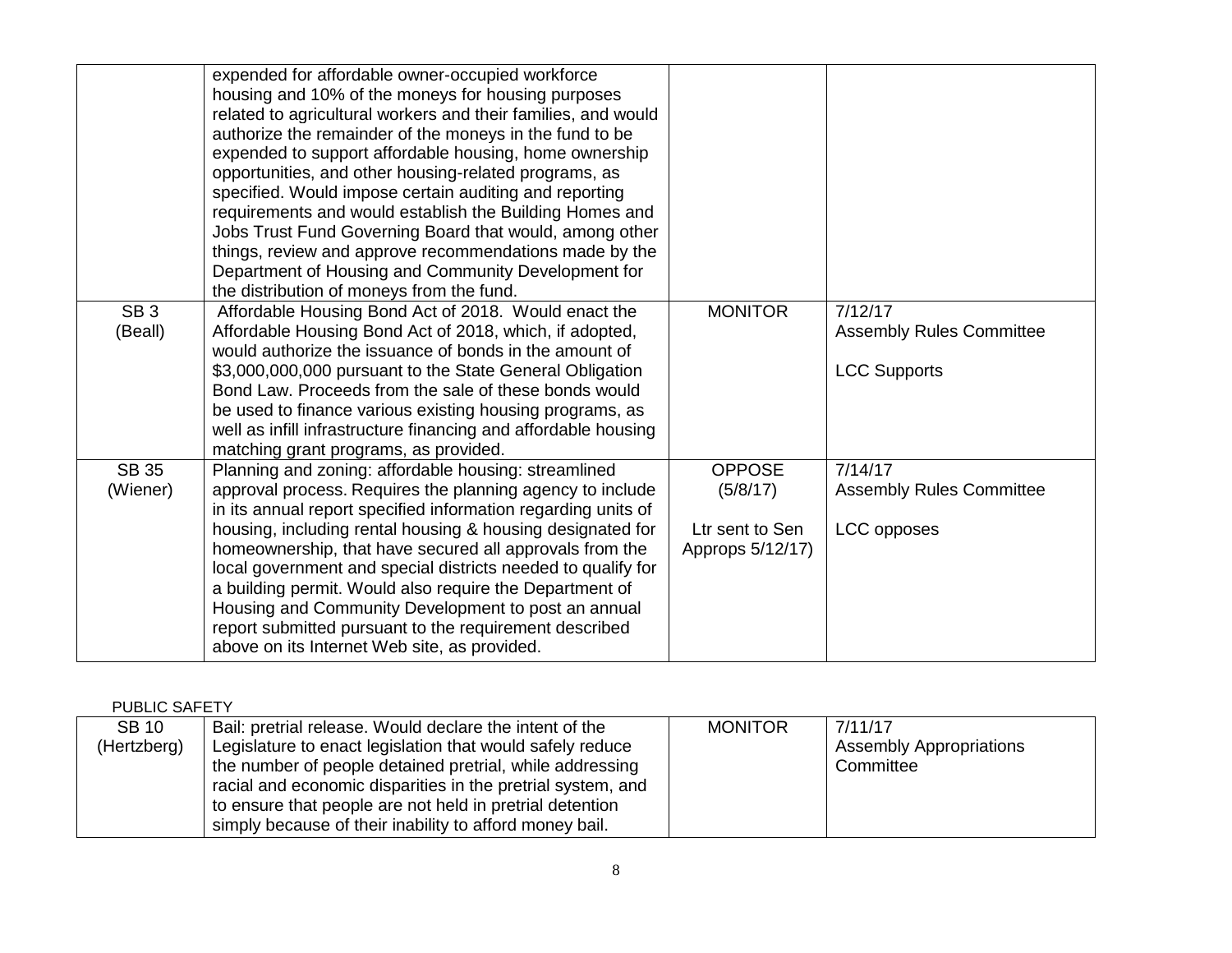## TELECOMMUNICATIONS & TRANSPORTATION

| <b>AB 1665</b> | <b>Telecommunications: California Advanced Services Fund.</b> | <b>MONITOR</b> | 7/17/17                               |
|----------------|---------------------------------------------------------------|----------------|---------------------------------------|
| (Garcia)       | Would revise the goal of the program to approve funding       |                | <b>Senate Energy, Utilities &amp;</b> |
|                | for infrastructure projects that will provide broadband       |                | <b>Communications Comm</b>            |
|                | access to no less than 98% of California households in        |                |                                       |
|                | each consortia region, as identified by the commission, by    |                |                                       |
|                | December 31, 2022. Would eliminate the Broadband              |                |                                       |
|                | Infrastructure and Revolving Loan Account and would           |                |                                       |
|                | require the transfer of the remaining unencumbered            |                |                                       |
|                | moneys in that account as of January 1, 2018, and the         |                |                                       |
|                | deposit of moneys collected that would be owed to that        |                |                                       |
|                | account into the Broadband Infrastructure Grant Account.      |                |                                       |
|                | Would establish within the CASF the Broadband Adoption        |                |                                       |
|                | Account and would require specified amounts of moneys         |                |                                       |
|                | to be deposited into this new account, the Broadband          |                |                                       |
|                | Infrastructure Grant Account, and the Rural and Urban         |                |                                       |
|                | <b>Regional Broadband Consortia Grant Account. Repeals</b>    |                |                                       |
|                | the current authorization to collect up to \$315,000,000 for  |                |                                       |
|                | deposit in the CASF at a rate of up to \$25,000,000 per       |                |                                       |
|                | year through the 2020 calendar year, and instead would        |                |                                       |
|                | authorize the commission to collect \$330,000,000 for         |                |                                       |
|                | deposit into the CASF beginning January 1, 2018, and          |                |                                       |
|                | continuing through the 2022 calendar year. Would revise       |                |                                       |
|                | the eligibility requirements for projects and project         |                |                                       |
|                | applicants for grants funded from the Broadband               |                |                                       |
|                | Infrastructure Grant Account. Would make moneys from          |                |                                       |
|                | the Rural and Urban Regional Broadband Consortia Grant        |                |                                       |
|                | Account available to facilitate the deployment of             |                |                                       |
|                | broadband infrastructure by assisting infrastructure grant    |                |                                       |
|                | applicants in the project development or grant application    |                |                                       |
|                | process. Would require recipients of those moneys to          |                |                                       |
|                | conduct an annual audit and to submit to the commission       |                |                                       |
|                | an annual report regarding activities funded by those         |                |                                       |
|                | moneys. Would make available moneys in the Broadband          |                |                                       |
|                | Adoption Account to specified entities for digital literacy   |                |                                       |
|                | training, public education, & outreach programs to increase   |                |                                       |
|                | broadband adoption by consumers.                              |                |                                       |